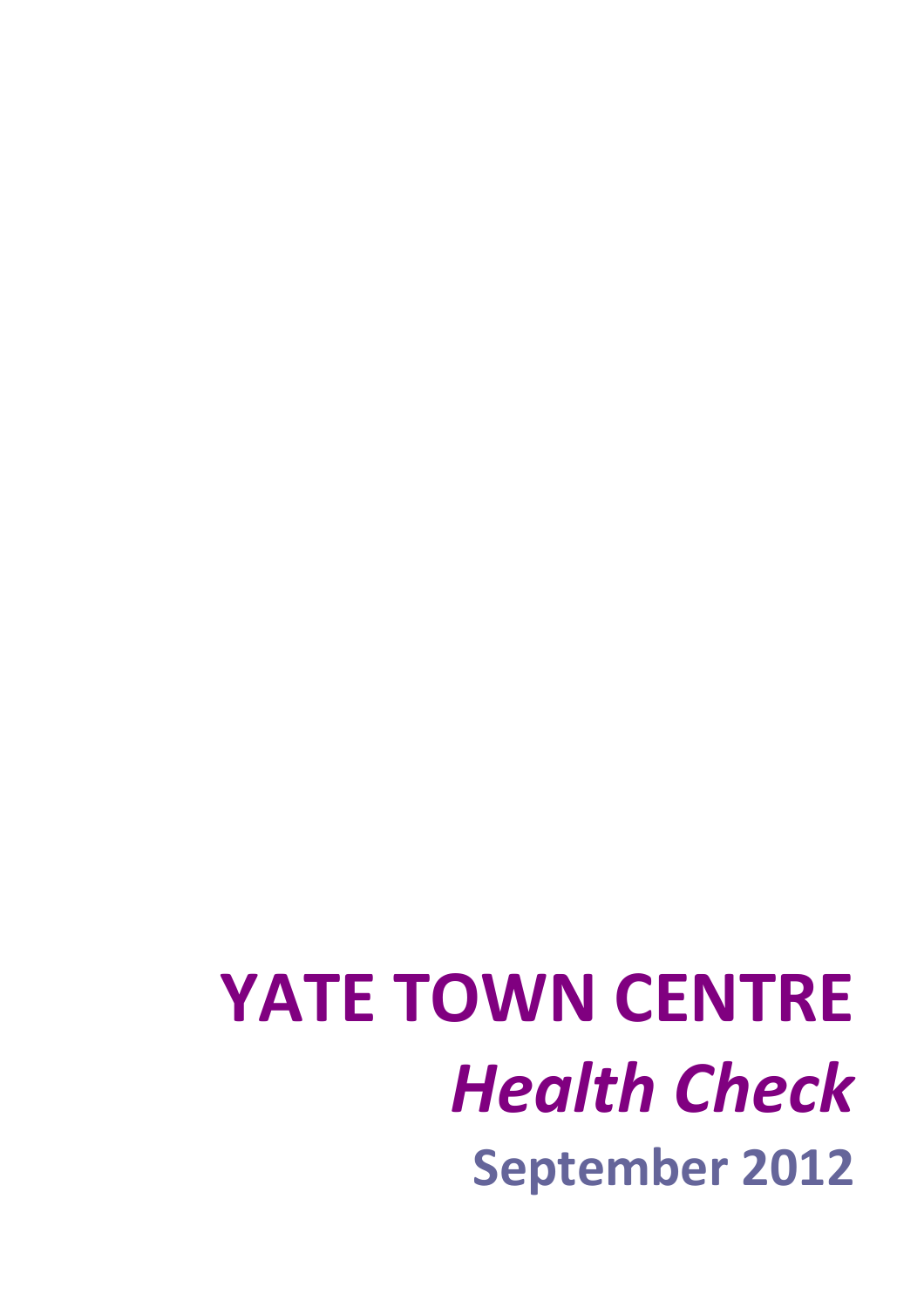### **INTRODUCTION**

The Yate Town Centre Health Check, led by Sodbury & Yate Business Association (with support from local partners) aims to identify the work currently taking place in Yate to *improve the vibrancy and vitality of the town centre* and highlight actions that will help it continue to improve.

### BACKGROUND

In 1998 Roger Evans Associates (urban design consultants) were commissioned by South Gloucestershire Council to hold planning workshops with local people. The project was administered by a steering group including Yate Town Council. From feedback collected at the workshops a *Yate Town Centre Update* was produced, which summarised a draft strategy for the future of the town centre.

The following recommendations were made:

- ‐ Consolidate Yate as the principal service centre for its immediate catchment area
- ‐ Extend the range of facilities available and
- Reduce the impact of traffic in the town centre

Twenty seven potential projects were identified in the draft strategy focussing on *community***,** *environment* **and** *movement*. Much work has taken place in the fourteen years since the 'Update' was produced thanks to the hard work and support of Yate Town Council, community groups, Yate Shopping Precinct and the local authority. These groups have continued to work in partnership to achieve the aspirations including the new library, improvements to Yate shopping precinct, revised town centre parking layout, new town square, Pop in Café, Armadillo Youth Café and Health Centre.

Following this work, and subsequently that of the South Gloucestershire Council Area Facilitators, Yate Town Council took on the lead role in coordinating a Town Centre Strategy Group to provide a framework for discussion of issues and proposals affecting the town centre.

### YATE COMMUNITY PLAN

Yate Community Plan Steering Group was formed to produce and publish a visionary document reflecting the aspirations of the people of Yate for the future of the town up to 2028. In July 2008 the Yate Community Plan was published. Some issues identified in the plan (relating to the *Economy and business* and *The town centre* sections) are addressed in this health check. The plan will be updated to reflect progress made to date.

### ECONOMIC CLIMATE

Following the recession, the UK has only shown signs of a modest recovery with a global economic downturn continuing. In 2009 Government bodies published reports and guides that highlighted the need for town centre partners to work together to counteract the decline of high streets and town centres. These included: *21st Century High Streets*, British Retail Consortium (2009), *Driving Economic Prosperity: a practical guide for lead members*, I&DeA (2009) and *High Noon for the High Street*, New Local Government Network (2009).

### THE PORTAS REVIEW

In spring 2011, Mary Portas was hired by Government to investigate innovative ways in which the high street could fight back against low consumer spending, inflation and increased overheads. The Portas Review was published in December 2011, detailing a 28‐point plan that can help the high street become the vibrant hub of the community it once used to be, in so many communities across the UK. Mary Portas' Vision is set out on the following page.

### WHY A HEALTH CHECK?

Monitoring the health of a town centre was a common theme in the documents mentioned above and important to determine areas for improvement. As a result, these documents were used as the basis for writing this health check (the introductions highlighted in blue at the start of each section reflects this). The 'Key Messages' from these documents are also summarised on the next page.

In spring 2011, Sodbury & Yate Business Association (SYBA) took the initiative and with support from South Gloucestershire Council, started the health check process. The draft document was circulated to local partners for comment (including Yate Town Centre Strategy Group, Yate Town Council, Yate Safer & Stronger Community Group and Yate Community Plan group) and made available online for the public to comment.

### FRAMEWORK

The health check has two primary areas of focus, which are both seen as crucial in helping to create a vibrant town centre. The first area of focus is *developing the town centre* and the second area of focus is *chamber of trade activities*. For the purpose of this health check and to be in keeping with previous studies, **'**town centre' refers to the area between Yate Station and the Ridgewood Centre.

This health check will help inform South Gloucestershire Council's future plans for Yate Town Centre and will also act as guide for local partners engaged in developing the vitality and vibrancy of Yate Town Centre.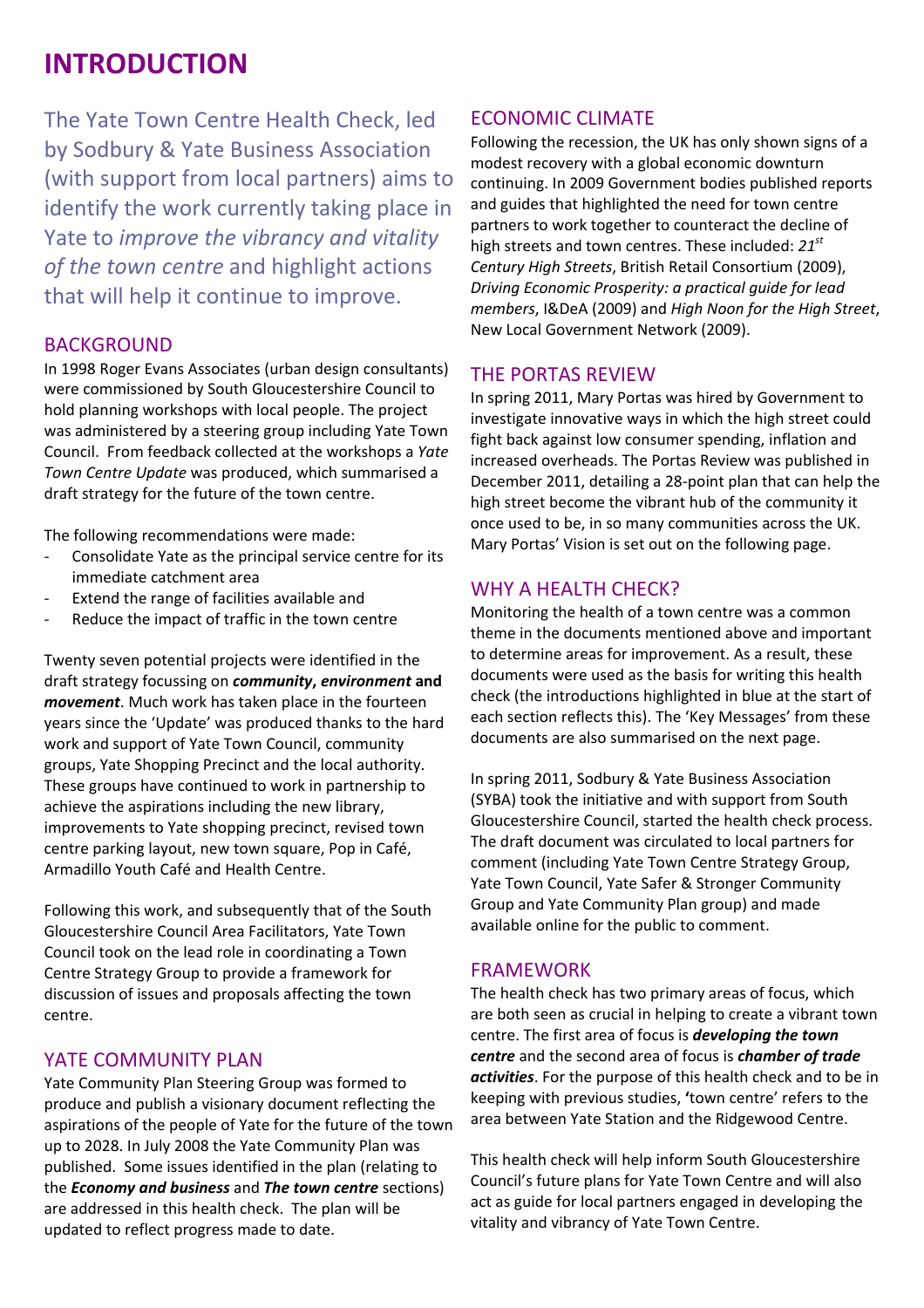Out of town centres have decreased town centre footfall and spend. The average group spend for out of town centres, across the UK, is £55 compared to £34 within in-town centres. Moreover, money spent in a chain is more likely to leave the local economy.

**N** Research shows that money spent with local suppliers is worth more to the local economy and tends to be re‐spent locally. Locally owned businesses can generate up to a 70 per cent local premium in enhanced economic impact.

In contrast, only a small amount of the wealth that supermarkets generate actually stays in the communities in which they operate. For example, retail profits of large chain stores or multinationals typically flow direct from stores to the head office and ultimately to shareholders around the world.

 $\blacktriangleright$  It is important however, to emphasise that chain stores can drive regeneration, contribute to the community and improve local economic prosperity. While the growth of the 'cloned' British High Street may have harmed local entrepreneurship, it has also often provided much needed inward investment to a community.

**N** Town centres are central to local environmental policy and street scene improvements. The aesthetic character of high streets and their design can play a crucial role in addressing crime and vandalism.

**N** Town centres can be the catalyst for regeneration; impact on local employment; central to driving footfall increases; provide important opportunities for entrepreneurship and enterprise.

**N** Town centres are a focal point of encouraging local spending, social inclusion and empowerment. Added to this, regions with higher economic performance, often driven by the performance of the town centre, are recognised to have higher levels of social trust and capital.

**Promoting the town centre can encourage less travel** and reduce carbon footprints. Other benefits could be accrued on the basis that local shops tend to rely on local produce and suppliers more, with possible benefits across food miles, also leading to a lower carbon footprint.

**N** Town centre partnerships are forums bringing together key local stakeholders to promote the health and wellbeing of the area. The partnership's board of key local actors provides the direction. These partnerships have proved particularly valuable during the recession. Research shows that areas where town centre/high street partnerships exist seem to have reacted more quickly to recent economic pressures.

### **KEY MESSAGES THE PORTAS REVIEW**

My vision: I want to breathe economic and community life back into our high streets. *Let me spell out my vision of the future…*

I don't want to live in a Britain that doesn't care about community. And I believe that our high streets are a really important part of building communities and pulling people together in a way that a supermarket or shopping mall, however convenient, however entertaining and however slick, just never can.

With town centre vacancy rates doubling over the last two years and total consumer spend away from our high streets now over 50%, the need to take action has never been clearer. Although some high streets are thriving, most have a fight on their hands. Many are sickly, others are on the critical list and some are now dead. We cannot and should not attempt to save every high street but my findings have led me to believe that unless urgent action is taken, the casualties will only continue to multiply.

Fundamentally I believe that our high streets are uniquely placed to deliver something new. I believe that our high streets can be lively, dynamic, exciting and social places that give a sense of belonging and trust to a community. A sense of belonging which, as the recent riots clearly demonstrated, has been eroded and in some instances eradicated. I also fundamentally believe that once we invest in and create social capital in the heart of our communities, the economic capital will follow.

High streets must be ready to experiment, try new things, take risks and become destinations again. They need to be spaces and places that people want to be in. High streets of the future must be a hub of the community that local people are proud of and want to protect.

### *Mary Portas (December 2011) The Portas Review*

High streets and town centres that are fit for the 21st century need to be multifunctional social centres, not simply competitors for stretched consumers. They must offer irresistible opportunities and experiences that do not exist elsewhere, are rooted in the interests and needs of local people, and will meet the demands of a rapidly changing world.

> *Action for Market Towns (2011) Twenty‐First Century Town Centres*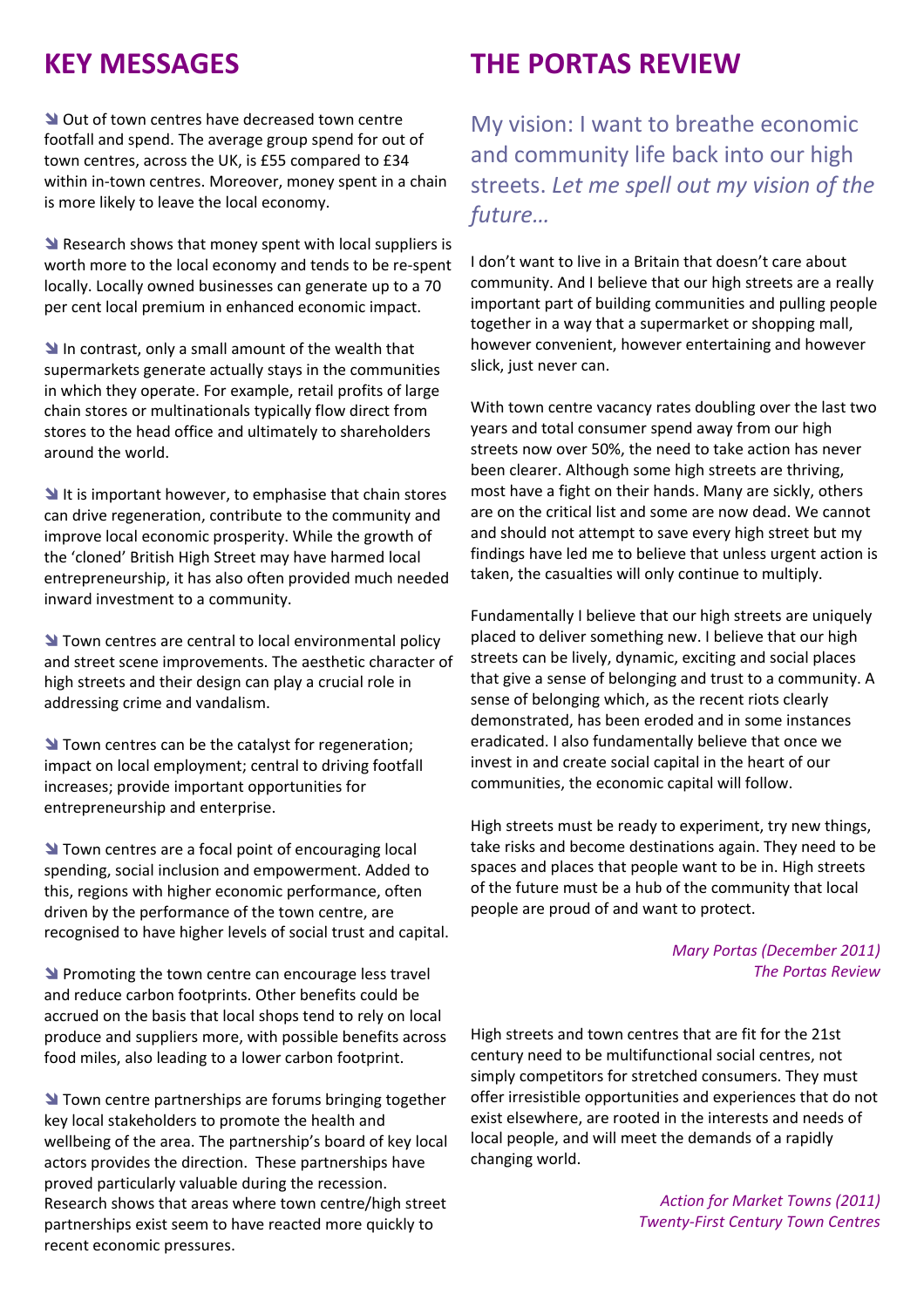Yate has been on the map for over a thousand years. Both Yate and Chipping Sodbury owe their success to farming more than any other trade. Farming was at the forefront of Yate life for centuries. In the Middle Ages sheep farming and wool dominated, while dairy farming took over in the 17th century.

From 1844, new railway lines built around Yate and Chipping Sodbury had a lasting impact on Yate. The area benefited from raw materials, namely coal, limestone and Celestine. In the 19th century, businesses used railways to transport materials to Bristol. Local companies exhausted remaining local coal and Celestine stocks during the 20th century. Stone quarrying, however, remains a traditional industry that still thrives around Yate and Sodbury. In turn the area grew. New middle class families built palatial homes in Yate, new roads were developed and the population more than doubled in the late 19th century.

Victorian Yate was transformed during and after World War I. The Air Ministry's enormous Aircraft Repair Depot brought modern industry to Yate. These large industrial sites on Station Road re‐shaped the old farming landscape and enabled modern industry to use the site. Parnalls, later Jackson and Creda and Newman industries, occupied the vast area and between them, employed over four thousand people during the 1960s.

In the early 1960s Yate changed dramatically. New Town development brought many newcomers to Yate from Bristol, all over Britain and beyond. The local economy boomed and the town was seen as fresh and modern. The population more than quadrupled between 1965 and 2000.

The growth of the town brought about the arrival of a brand new 'American style' shopping centre, developed between 1965 and 1970. New roads and car parks were developed to complement the new retail focus for Yate Town Centre. The centre of life for the town transferred from Station Road, which slowly declined as a result.

The extensive shopping precinct is now a draw not only for local residents but also for people from other parts of South Gloucestershire. It stands alongside the historical centre of the town, St Mary's Church, the Heritage Centre and older developments along Station Road.

> *Information courtesy of David Hardill Yate Heritage Centre*

> > *and Yate Community Plan Yate Town Council (2008)*

### **YATE TOWN HERITAGE YATE TOWN CENTRE TODAY**

Yate is characterised as a centre providing substantial amounts of convenience and comparison shopping. Its town centre comprises a pedestrianised shopping precinct and the traditional Station Road, which links to the railway station. In 2011, there were a total of 115 retail units with A1 use class. A good range of multiple (national) stores are represented, including Tesco, Morrisons, B&Q New Look, Burtons, Halfords, Argos, and Boots, which are supported by a variety of smaller shops. In addition to its retail function, the town centre also supports a leisure centre, library, health centre One Stop Shop Council Area Office, youth café, over 50s café, job centre and bus terminal.

Convenience shopping forms the majority of retailing activity with 45% of all A1 retail floor space, the Tesco Extra store accounting for two thirds of this. Comparison functions account for 58% of all A1 units and 46% of the A1 retail floor space. Service functions account for 17% of all A1 units but just 4% of retail floor space. At the time of the survey, there were 15 vacant or empty A1 units representing 13% of all A1 retail units in the *town centre*. The occupant and use, together with floor space (where known) is listed in the Town Centres and Retailing Study 2011.

Yate town centre manages to retain footfall and spend from its local residents and those from its rural hinterland, due in part to the lack of any significant nearby out of town retail centres. As a result of three non‐independent supermarkets present in the town centre, the majority of grocery spend does not remain in the local economy.

SYBA includes trading locally as a core message in its marketing and promotional material as well as facilitating innovative ways in which local businesses can trade with each other. It has fostered a close working relationship with Yate shopping precinct even though the majority of the precinct's tenants are larger, national chain stores.

These larger national chain stores however, have helped ensure there is not a significantly high vacancy rate in the shopping precinct, which would have had an adverse effect on footfall and consumer spending. Despite the current economic climate, Tesco has made significant investment in the town centre in the last year.

> *Information from Local Economic Assessment South Gloucestershire Council (September 2011)*

*and Town Centres & Retailing South Gloucestershire Council (August 2011)*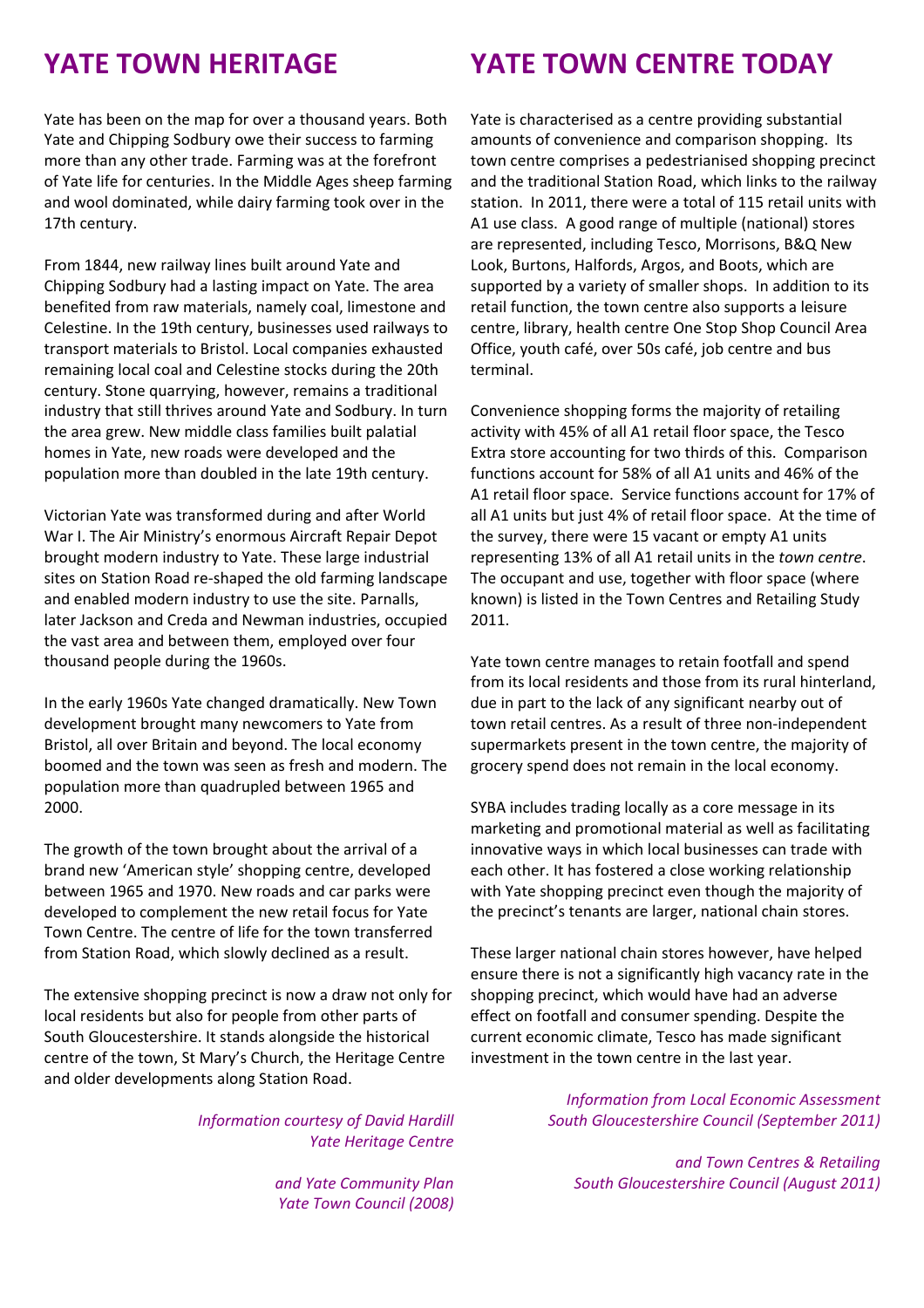## **1. DEVELOPING THE TOWN CENTRE**

Town centres are vital to the local community. Local people and groups should work together to maximise the advantages of the town centre's local heritage and natural surroundings whilst providing facilities for modern retailing. The town centre's local identity should be complemented by an appropriate retail mix that is marketed effectively. This will encourage shoppers to appreciate the retail experience.

### **CURRENT STATUS**

**Joint working takes place in Yate to promote the town** centre's local heritage. The Yate Community Plan provides a vision for Yate that highlights town centre issues amongst its opportunities.

 Yate has a modern shopping precinct as well as a traditional high street (Station Road) but the variety of shops on the high street is narrow. There is little natural progression between the shopping precinct and the high street, partly due to residential housing.

**The shopping precinct does market its own shops and** events using local press and media, however there is no joint promotion for Yate town centre as a whole.

### **FUTURE ACTIONS**

 Ensure there is more joined up working between existing groups and try to involve more local people in giving their views on how local heritage can be marketed effectively. *Lead Partner – Yate Heritage Centre*

 Try to encourage a better variety of shops on Station Road and look at ways to create a 'natural link' between the shopping precinct and Station Road. *Lead Partner – Yate Town Centre Strategy Group*

 Encourage all business interest groups to work together in Yate and develop a brand for Yate Town Centre. Promotional marketing activities could reflect this new brand and attract more foot fall to Yate Town Centre. *Lead Partner – Yate Town Centre Strategy Group*

### **A] UNIQUE SENSE OF PLACE B] ATTRACTIVE PUBLIC REALM**

A town centre should have an attractive trading environment with consistent styling, pedestrian signage and where public spaces are maintained to high standards. This should include effective deterrents against pollution. The local authority, public bodies and private interest groups need to work together to achieve such improvements.

### **CURRENT STATUS**

 Yate Town Centre is an attractive place with a mixture of traditional and modern shops, businesses, residential and community facilities. There is scope to improve street styling and pedestrian signage at Yate Station.

Highways and public footpaths in Yate town centre are kept clean and tidy. Green spaces are well maintained however, access to larger green space is limited around the shopping precinct due to the arrangement of car parks and surrounding roads.

**The Yate Town Centre Strategy Group meets regularly to** discuss and address pertinent issues (with relevant partners) affecting Yate Town Centre.

### **FUTURE ACTIONS**

 Ensure all street furniture in Yate Town Centre is clean and consistent and encourage the local 'in Bloom' group to install floral displays in the numerous shopping parades. *Lead Partner – Yate & Doddington in Bloom*

 Design and install town, heritage and wildlife maps in strategic locations around the town centre. *Lead Partner – Yate Heritage Centre*

• Review the present physical state of Yate Town Centre and consider making improvements where appropriate. *Lead Partner – Yate Town Centre Strategy Group*

 Encourage Yate Town Centre Strategy Group to work with other relevant partners in the area to ensure issues highlighted in this Town Centre Health Check are prioritised.

*Lead Partner – Yate Town Centre Strategy Group*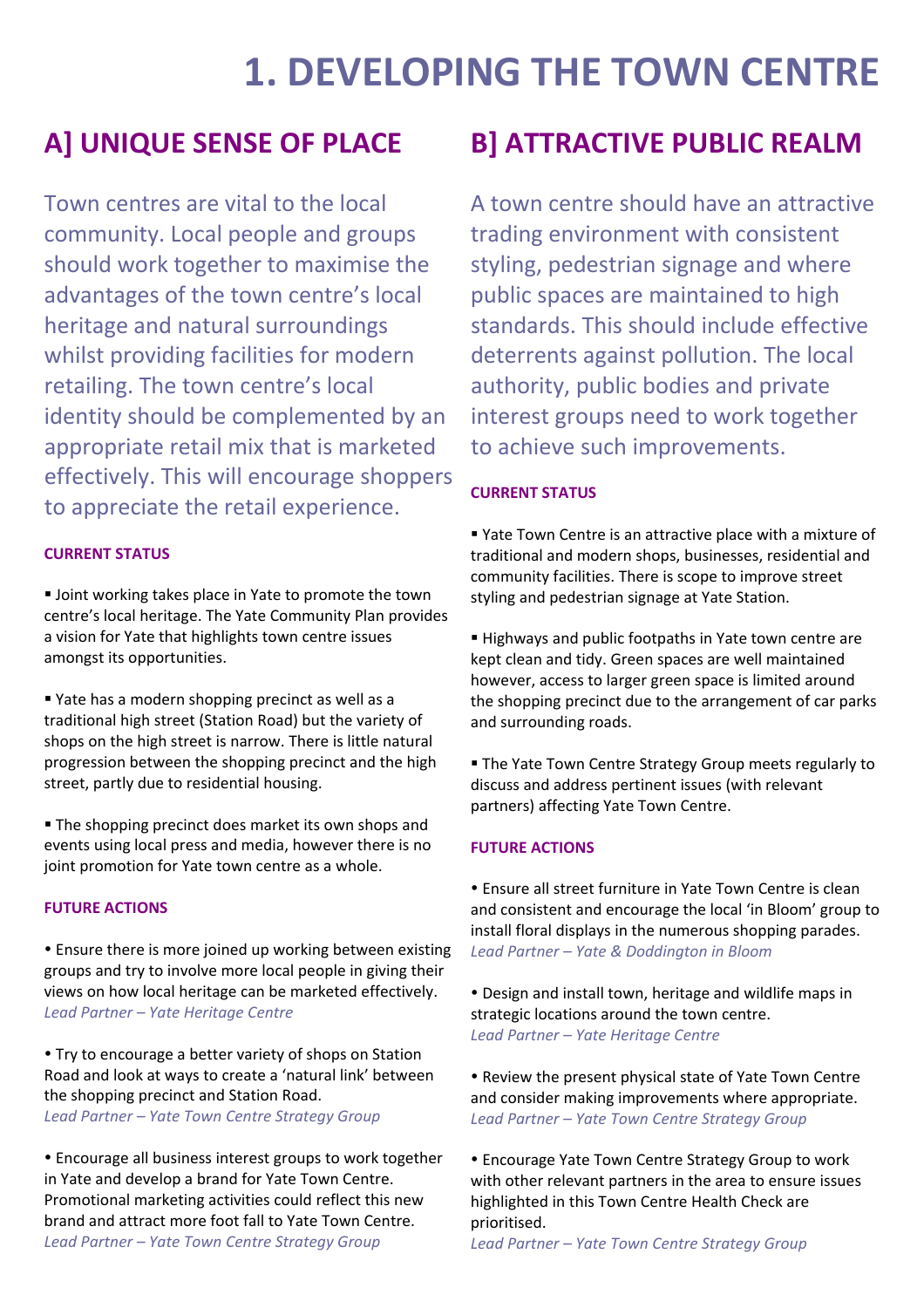## **1. DEVELOPING THE TOWN CENTRE cont.**

### **C] PLANNING FOR SUCESS D] ACCESSIBILITY**

Monitoring the health of the town centre should underpin any effective town centre system. A clear strategy should be established to address the increasing rates of vacancy and the accompanying decline in fortunes of town centres.

### **CURRENT STATUS**

 Yate Town Centre Strategy Group uses meetings as a forum to discuss footfall in the shopping precinct but no other data is available for economic activity or footfall in the town centre as a whole.

■ No specific, joined-up strategy has been established to promote the take‐up of empty units in Yate Town Centre but individual landlords do promote their premises using agents.

#### **FUTURE ACTIONS**

• Investigate ways of accurately measuring present economic activity and footfall in Yate Town Centre to compare with *Future Actions* data (derived from this Health Check) so that informed analysis of trends can be made. This data could be used to access funding for improvements.

*Lead Partner – Yate Shopping Precinct*

 Research previous audits of Yate Town Centre retail locations or conduct a new one, to analyse what sectors are not represented. This will allow a balanced mix of businesses to serve the varying needs of local residents and visitors.

*Lead Partner – Yate Town Centre Strategy Group*

Parking and transport policy should reduce town centre congestion and parking demands without affecting footfall. Car parking and cycle locking facilities need to attract customers to the town centre and adequate public transport links should connect local communities to the town centre. Retail premises should be easily accessible to encourage visits from wheelchair users and buggy users.

#### **CURRENT STATUS**

■ Yate shopping precinct has revised, adequate timelimited free parking but parking in and around Station Road is poor. Traffic congestion is a problem during peak hours between the Ridgewood roundabout and the South Gloucestershire Council office roundabout.

- **There are some local bus routes connecting residents** with Yate Town Centre. Yate shopping precinct is now served by a new bus terminal.
- **The majority of retail premises in the town centre allow** for easy access by wheelchair and buggy users.

### **FUTURE ACTIONS**

• Investigate the possibility of further off-street parking in and around Station Road to encourage more foot fall to the area. Conduct an audit of local parking facilities in Yate Town Centre.

*Lead Partner – Yate Town Centre Strategy Group*

• Review all bus routes connecting local villages to Yate Town Centre and look at ways to meet transport needs for people in outlying villages.

*Lead Partner – Yate Town Centre Strategy Group*

• Sign-post any town centre business requiring advice and guidance on accessibility issues to relevant organisations and informative, not‐for‐profit websites. Promote cycling as a sustainable means to access the town centre. *Lead Partner – Sodbury & Yate Business Association*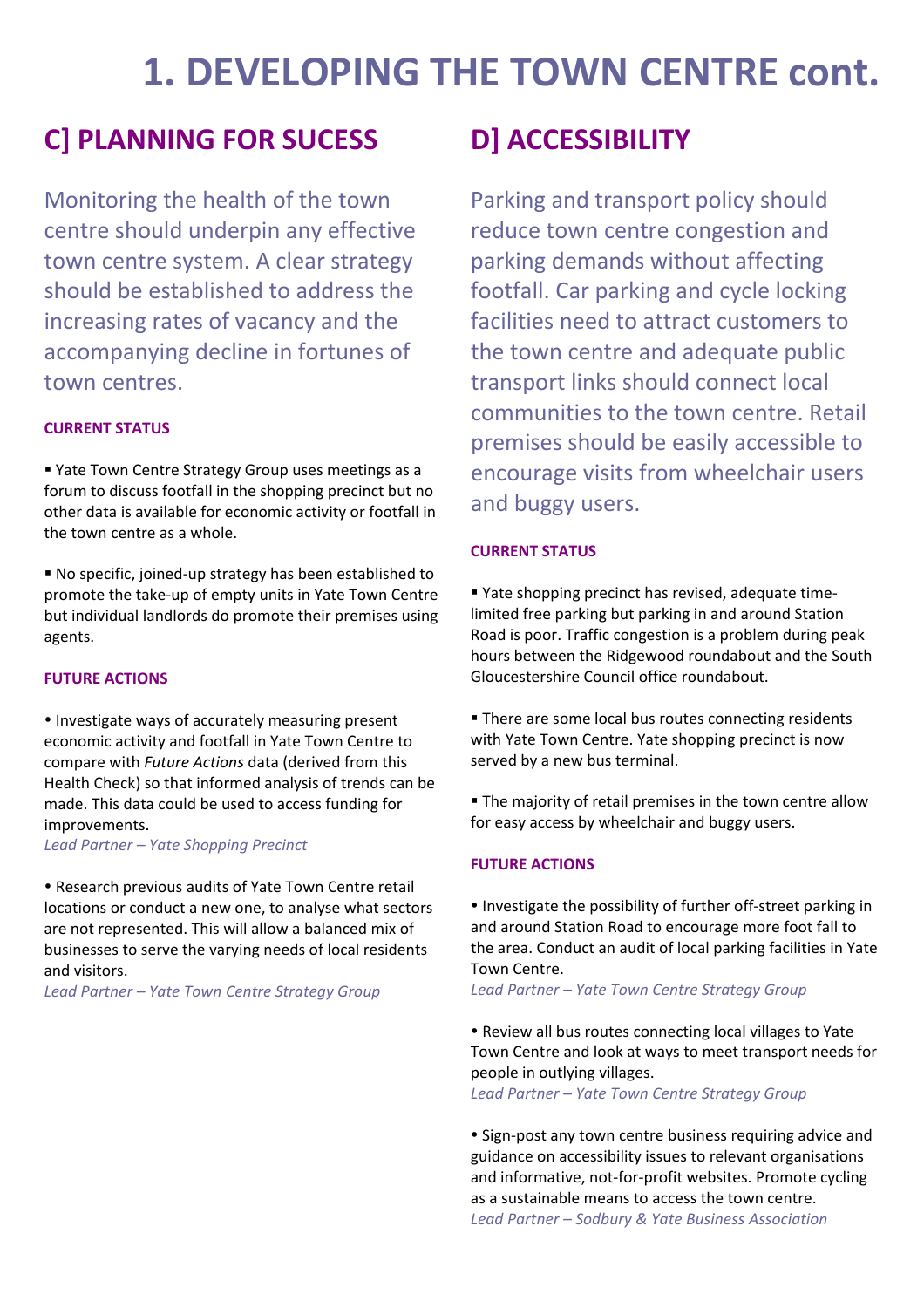## **1. DEVELOPING THE TOWN CENTRE cont.**

### **E] SAFETY & SECURITY F] CORE STRATEGY**

Retail crime and anti‐social behaviour should be deterred, with damaged property and streetscape restored as quickly as possible. Meaningful deterrence can be achieved through a co‐ordinated response by local retailers and businesses. Neighbourhood policing should meet the needs of the local community. The town centre should be a safe, inclusive and accessible place for people to live, work, shop and visit.

#### **CURRENT STATUS**

**There is a good uniformed security presence in the** shopping precinct. The Neighbourhood Policing Team, Constables and PCSO's are regularly seen within the town centre and have an excellent relationship with the shopping precinct's security team. There is little evidence of persistent damaged property.

 Meaningful deterrence takes place in the shopping precinct and wider town centre. The town centre provides a welcoming place for members of the whole community.

A good working relationship exists between Avon & Somerset Police and Yate Shopping Precinct, both visibly working in partnership.

#### **FUTURE ACTIONS**

• Build upon the already strong links between local police and local businesses in Yate Town Centre as well as signposting businesses to the Safer & Stronger Community Group meetings, to raise relevant issues. *Lead Partner – Avon & Somerset Police*

 Facilitate more joined‐up working between Yate Safer & Stronger Community Group, Yate Town Centre Strategy Group and Avon & Somerset Police. *Lead Partner – Yate Safer & Stronger Community Group*

 Rejuvenate *Business Watch* by involving members of the Sodbury & Yate Business Association. *Lead Partner – Avon & Somerset Police*

The Core Strategy sets the strategic planning policy framework to guide future development across South Gloucestershire, including Yate. The main Core Strategy policies likely to affect Yate Town Centre are:

- ‐ A proposed New Neighbourhood of up to 3,000 homes, employment land, community facilities and a local centre at north Yate
- Yate Town Centre will be the main shopping area for the residents of this new neighbourhood – and the future residents will also look to the town centre to provide the range of facilities, services and attractions for a market town of Yate's size and function
- ‐ Diversifying the range of town centre uses to encourage a more active and vibrant evening economy
- ‐ Enhancing cultural and community opportunities, in line with the aspirations of Yate Town Council, particularly where these opportunities are well related to the town centre
- ‐ Enhancing the network of open spaces, pedestrian and cycling connections from around Yate to link with the town centre
- ‐ Making provision for and seeking contributions towards the improvements of the Yate rail services, station facilities, car park and passenger interchange

South Gloucestershire Council has committed to work with its partners to ensure that the town centre continues to provide a range of facilities and services to support the Yate community and the communities of the surrounding hinterland and villages that rely on Yate as their local centre including making provision for further comparison floor space.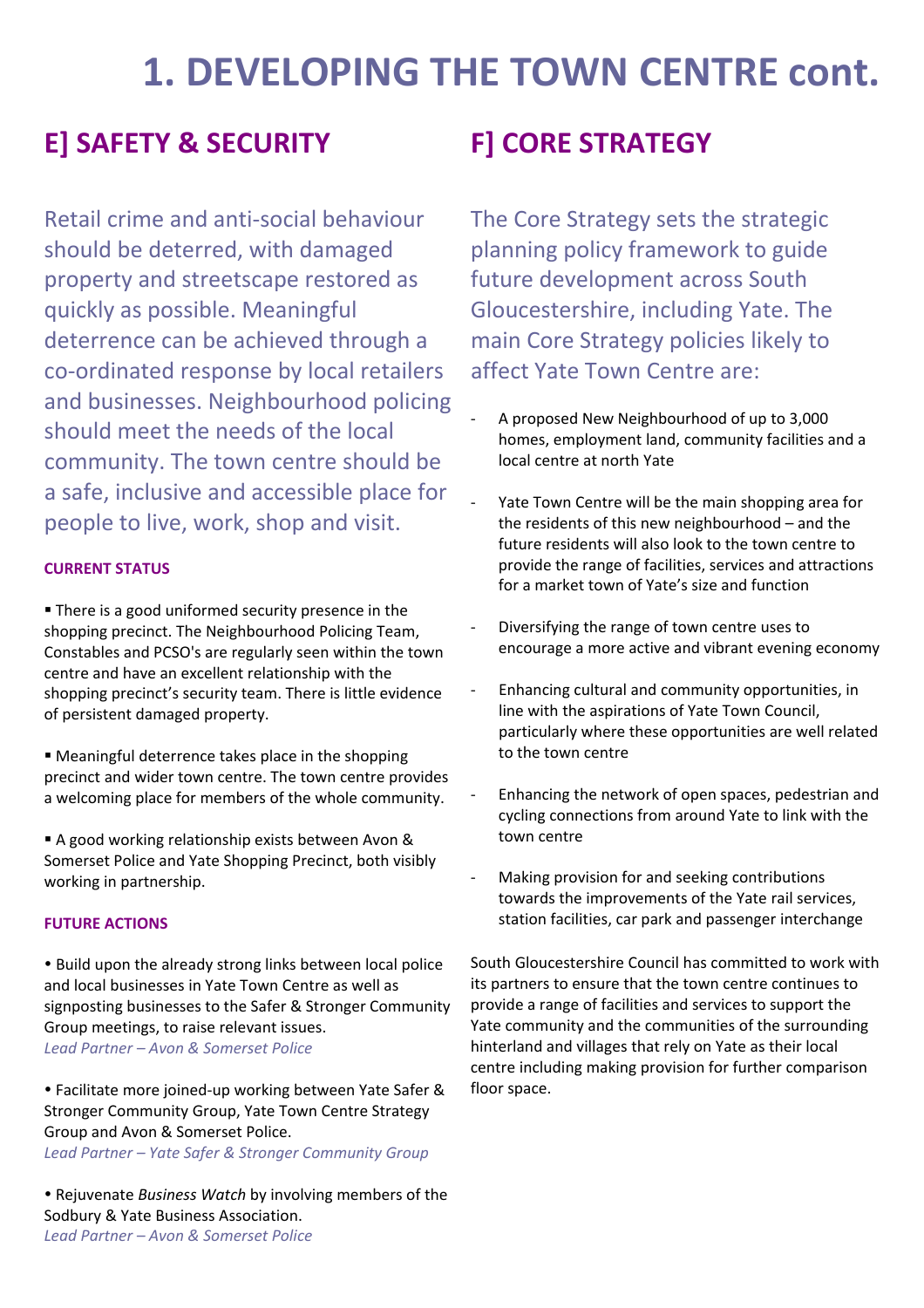## **2. CHAMBER OF TRADE ACTIVITIES**

Sodbury & Yate Business Association (SYBA) was formed in 2009. SYBA is a chamber of trade that encourages businesses in the Yate and Chipping Sodbury area to meet regularly, gain access to business support, trade with each other and promote the local economy. The 'Key Messages' section of this health check identifies the need for a strong and active chamber of trade to be in place, to work with local partners to undertake activities that can improve the vibrancy and vitality of the town centre. SYBA has therefore highlighted a set of ambitions and goals it believes will help contribute towards a vibrant and prosperous town centre.

#### **CURRENT STATUS FUTURE ACTIONS**

A] Provide a business environment in which entrepreneurship can flourish

B] Create and foster a spirit of goodwill, friendship and unity amongst local businesses

C] Provide facilities for the exchange of views and interaction between businesses

DI Have an informative and up‐to‐date website

E] Communicate the views of local businesses with Parish, town and district councils

F] Keep businesses informed on important matters affecting trade, business and industry, retail and tourism

SYBA provides environments in which entrepreneurship can flourish such as at business breakfasts, Local Expos, and exhibits at Yate library.

SYBA arranges specific events in addition to general meetings to offer opportunities for businesses to socialise, such as charity film screening, summer BBQs and restaurant meals.

Networking opportunities are built into every SYBA meeting. During meetings businesses can put their own points of view across for discussion.

Enormous improvements have been made to the original website (www.sodburyandyate.biz) to both attract new and retain existing SYBA members. There is now a forum to encourage information sharing and communication in‐between meetings.

Members from local councils attend SYBA's general meetings and also receive minutes. The views of SYBA are regularly sought by local councils and committees – SYBA responds as appropriate.

Issues of relevance are discussed at general meetings to inform members. Past examples have included the change in VAT, budget and cheque guarantee.

Arrange a calendar of business breakfasts for businesses to attend with speakers presenting business related topics. Continue to take part in local business Expos and encourage local businesses to do so as well.

There are plans for SYBA to get involved with other local groups, e.g. local Rotary clubs, to run charity events for businesses to take part in.

Continue to explore opportunities for more business interaction by inviting them to suggest ideas via the forum on the website.

Investigate ways to fund professional maintenance of the website to ensure it is kept up‐to‐date.

Continue to be represented at other local community groups with business interests such as the Yate Town Centre Strategy Group and the Yate Safer & Stronger Community Group.

Continue to encourage local businesses to be actively involved with SYBA, to help improve the vibrancy and vitality of the town centre.